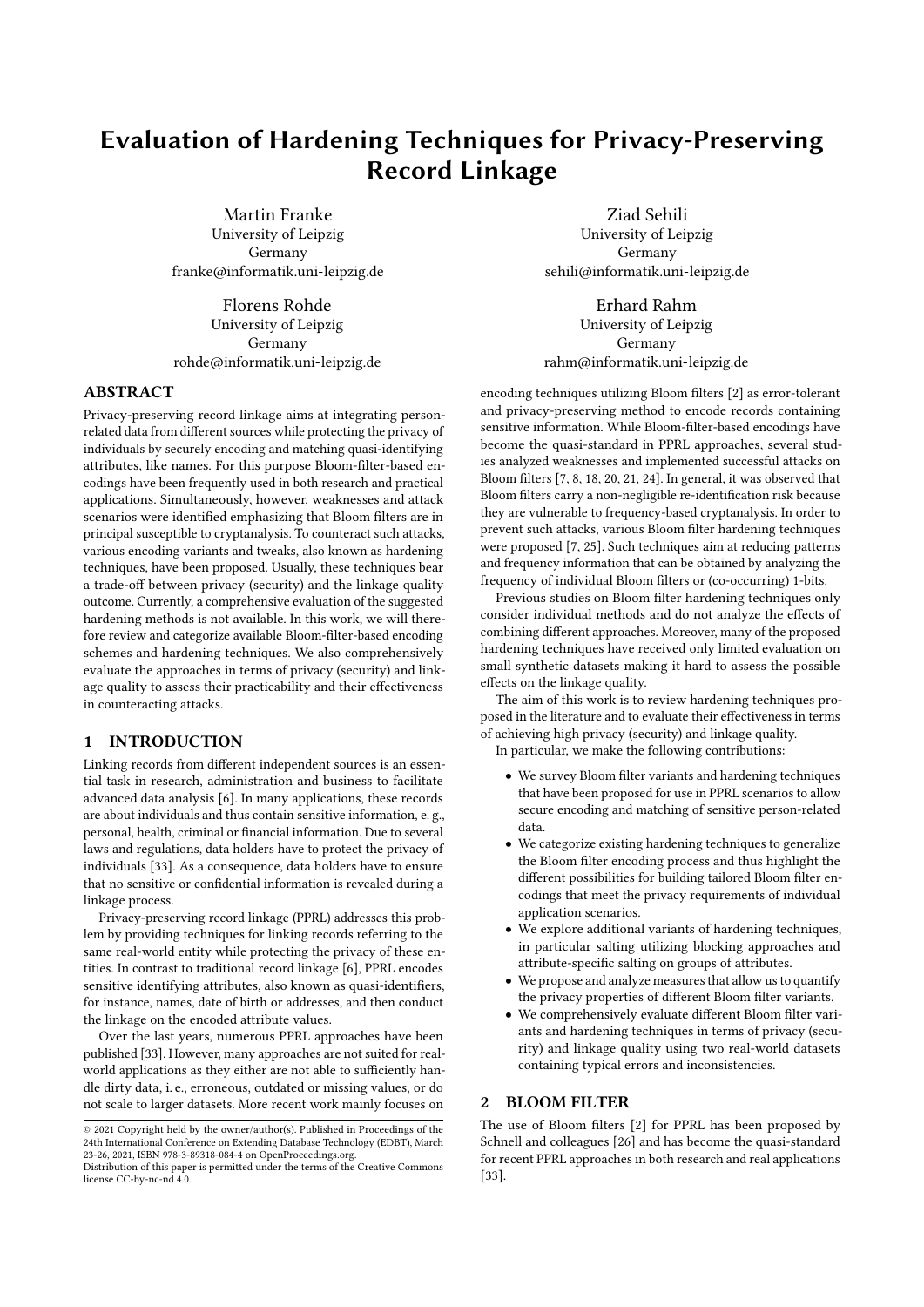#### 2.1 Basics

A Bloom filter (BF) is a space-efficient probabilistic data structure for representing a set  $E = \{e_1, \ldots, e_n\}$  of *n* elements or features and testing set membership. Therefore, a bit vector of fixed size  $m$  is allocated and initially all bits are set to zero. A set of  $k$  hash functions is selected where each function  $H_1, \ldots, H_k$  outputs a value in  $[0, m-1]$ . To represent the set E in the BF, each element is (hash) mapped to the BF by using each of the  $k$  hash functions and setting the bits at the resulting positions to one.

To check the membership of an element, the same hash functions are calculated and the bits at the resulting positions are checked. If all bits are set to one, the element probably is in the set. Due to collision, i. e., two or more elements may set the same bit position for the same or different hash functions, BFs have a false-positive probability that is fpr =  $(1 - e^{\frac{k \cdot n}{m}})^k$  [\[3\]](#page-11-11). On the other hand, if at least one bit is zero, the element is definitively not in the set.

Union and intersection of BFs with the same size and set of hash functions can be implemented with bit-wise or and AND operations respectively. While the union operation is lossless, i. e., the resulting BF will be equal to a BF that was build using the union of the two sets, the intersection operation produces a BF that may have a larger false-positive probability [\[3\]](#page-11-11).

By using BF union and intersection, set-based similarity measures can be used to calculate the similarity of two BFs. Here the Jaccard coefficient is frequently used as a similarity measure. Given two BFs  $x$ ,  $y$  the Jaccard coefficient is defined as

$$
J(x, y) = \frac{|x \cap y|}{|x \cup y|} = \frac{|x \text{ AND } y|}{|x \text{ OR } y|}
$$

For instance, given the BFs  $x = [10011001]$  and  $y = [00011001]$ the Jaccard coefficient is 3/4. The BF similarity is an approximation of the similarity of the underlying (represented) sets.

#### <span id="page-1-2"></span>2.2 Utilization in PPRL

The main idea for utilizing BFs in PPRL scenarios is to use a BF to represent the records attribute values, i. e., all quasi-identifying attributes of a person that are relevant for linkage, e. g., first name, last name and date of birth. The BFs hash functions need to be cryptographic (one-way) hash functions that are keyed (seeded) with a secret key  $S$ , i. e., keyed-hash message authentication codes (HMACs) like MD5 or SHA-1 [\[23\]](#page-11-12). For approximate matching, the granularity of the record attributes is increased by segmentation into features. A widely used approach is to split the attribute values into small substrings of length q, called q**grams**, typically setting  $1 \leq q \leq 4$ . Consequently, in PPRL a BF represents a set of attribute value segments, that we term record (attribute) features. Thus, the number of common 1-bits of two BFs approximates the number of common (overlapping) features between two records.

<span id="page-1-3"></span>2.2.1 Types. There are two ways of encoding records into BFs: either one BF is built for each record attribute, which is known as field- or attribute-level BF, or a single BF is built for all relevant attributes, which is known as record-level BF. For constructing record-level BFs there are two approaches: The first approach [\[27\]](#page-11-13) builds a single BF in which all record attributes are hashed. The second approach [\[9\]](#page-11-14) first constructs field-level BFs and then selects bits from these individual BFs according to the weight of the respective attribute. In this work, we will focus on the first approach since it is heavily used in literature and practice [\[33\]](#page-11-1). We illustrate the basic BF building process in Fig. [1.](#page-1-0) By using

<span id="page-1-0"></span>

Figure 1: Basic Bloom filter building process.

the first name attribute the figure shows how an attribute value ('John') is segmented into q-gram segments (here  $q = 2$ ), which are then mapped to the bit vector using the  $k$  hash functions. Other attributes are mapped in the same way, although a different segmentation strategy can be used. The advantage of using fieldlevel BFs is that individual BFs are produced allowing the use of sophisticated matching techniques known from traditional record linkage, e. g., classification based on attribute weights and attribute error rates, as well as approaches for handling composite fields, for instance, name attributes with compounds (multiple given names). However, as we discuss in the next section, fieldlevel BFs fulfill much weaker privacy properties compared to record-level BFs.

<span id="page-1-1"></span>2.2.2 Privacy Properties. The privacy-preserving property of BFs rely on the following aspects:

- (1) An adversary has no information on how the record features are obtained, e. g., selected attributes or length of substrings (q-grams).
- (2) The selected hash functions, the secret key  $S$  and thus the hash mapping of record features to bit positions is unknown to an adversary. In particular, the use of keyed hash functions is essential to prevent dictionary attacks.
- (3) Due to collisions multiple record features will map to a single bit position in general. Keeping the BF size  $m$  fixed, the more hash functions are used and the more features are mapped to the BF, the higher will be the number of collisions and thus the confusion.
- (4) There is no coherence or positional information: Since a BF encodes a set of record features, it is not obvious from where features were obtained, i. e., within an attribute and for record-level BF even from which attribute.

However, BFs are susceptible to frequency attacks as the frequencies of set bit positions correspond to the frequencies of record features. Thus, frequently (co-)occurring record features will lead to frequently set bit positions or even to frequent BFs in the case of field-level BFs. By using publicly available datasets containing person-related data, e. g., telephone books, voter registration databases, social media profiles or databases about persons of interests like authors, actors or politicians, an adversary can estimate the frequencies of record features and then try to align those frequencies to the BFs bit frequencies.

A successful re-identification of attribute values encoded in BF is a real threat as shown by several attacks proposed in the literature. Earlier attacks, namely [\[18,](#page-11-5) [20,](#page-11-6) [21,](#page-11-7) [24\]](#page-11-8), often exploit the hashing method used in [\[27\]](#page-11-13), the double-hashing scheme, that combines two hash functions to implement the  $k$  BF hash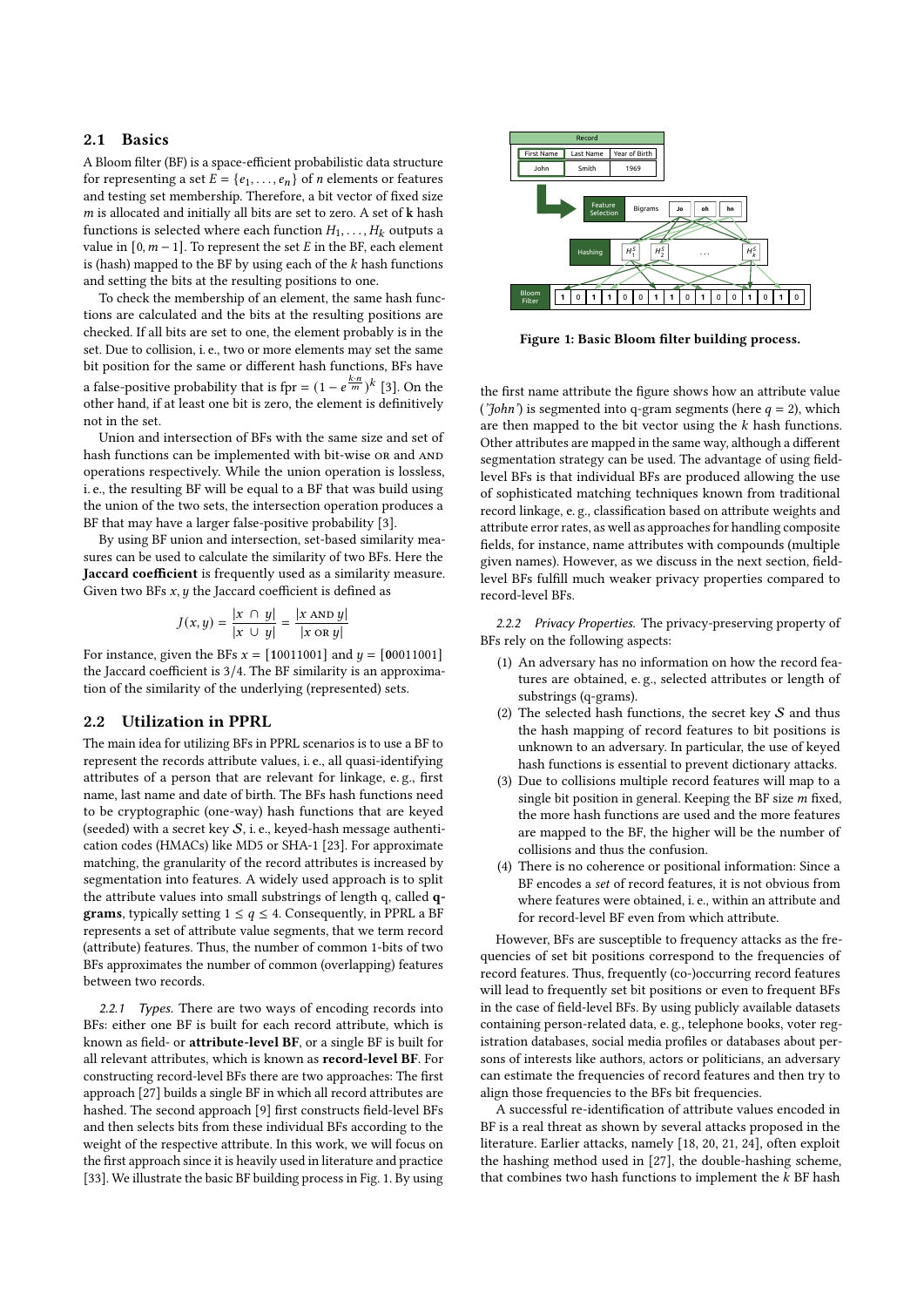<span id="page-2-0"></span>

| Subject of<br>modification | Technique                                      | Reference | Description                                                                                                                                                                        |  |  |  |
|----------------------------|------------------------------------------------|-----------|------------------------------------------------------------------------------------------------------------------------------------------------------------------------------------|--|--|--|
| Bloom filter               | Avoidance of padding                           | [24, 25]  | No use of padded q-grams as BF input due to their higher frequency.                                                                                                                |  |  |  |
| input                      | Standardization of at-<br>tribute lengths      | [24, 25]  | The length of attribute values is unified to avoid exceptionally short or long values.                                                                                             |  |  |  |
|                            | Increasing the number<br>of hash functions (k) | [26, 27]  | Using more hash functions (k) while keeping the Bloom filter size (m) fixed will lead to more collisions and<br>thus a higher number of features that are mapped to each position. |  |  |  |
| Hashing                    | Random hashing                                 | $[24]$    | Replacement for the double-hashing scheme [26] which can be exploited in attacks [24].                                                                                             |  |  |  |
| mechanism                  | Attribute weighting<br>[9, 32]                 |           | Record features are hashed with a different number of hash functions (k) depending on the weight of the<br>attribute from which they were obtained.                                |  |  |  |
|                            | Salting                                        | [24, 27]  | Record features are hashed together with an additional attribute specific and/or record specific value.                                                                            |  |  |  |
|                            | Balancing                                      | $[28]$    | Each Bloom filter is concatenated with a negative copy of itself and then the underlying bits are permuted.                                                                        |  |  |  |
|                            | XOR-folding                                    | $[29]$    | Each Bloom filter is split into halves which are then combined using the bit-wise xor-operation.                                                                                   |  |  |  |
| Output                     | Re-hashing                                     | $[25]$    | Sliding window approach where the Bloom filter bits in each window are used to generate a new set of bits.                                                                         |  |  |  |
| Bloom filter               | Rule90<br>[30]                                 |           | Each Bloom filter bit is replaced by the result of xon-ing its two neighbouring bits.                                                                                              |  |  |  |
|                            | Random noise<br>$\lceil 1, 24 - 26, 28 \rceil$ |           | Bloom filter bits are changed randomly.                                                                                                                                            |  |  |  |
|                            | Fake injections                                | [16]      | Addition of artificial records and thus Bloom filters.                                                                                                                             |  |  |  |

Table 1: Overview of surveyed Bloom filter hardening techniques.

functions. This hashing method can easily be replaced by using independent hash functions or other techniques as discussed in Sec. [3.2.1.](#page-3-0) Furthermore, these attacks rely on many unrealistic assumptions, for instance, that the encoded records are a random sample of a resource known to the adversary [\[20,](#page-11-6) [24\]](#page-11-8) or that all parameters of the BF process, including used secret keys for the hash functions, are known to the adversary [\[21\]](#page-11-7). However, recent frequency-based cryptanalysis attacks, namely [\[7\]](#page-11-3) and in particular [\[8\]](#page-11-4), are able to correctly re-identify attribute values without relying on such assumptions. These attacks are the more successful, the fewer attributes are encoded in a BF and the larger the number of encoded records. Overall, the attacks show the risk of re-identification when using BFs, especially field-level BFs. In this work, we will focus only on record-level BFs.

# 3 BLOOM FILTER VARIANTS AND HARDENING METHODS

In the following, we review different variations within the BF encoding process. In general, these variations will affect both the BFs privacy and similarity-preserving (matching) properties. Approaches that try to achieve a more uniform frequency distribution of individual BFs or set bit positions are also known as hardening techniques as they are intended to make BF encodings more robust against cryptanalysis. An overview of these techniques is given in Tab. [1.](#page-2-0) We divide the approaches into three categories: (A) approaches that alter the way of selecting features from the records attributes values, (B) approaches that modify the BFs hashing process and (C) approaches that modify already existing BFs by changing or aggregating bits. In the following subsections, we will describe the approaches of each category.

#### 3.1 Record Feature Selection

We will first focus on how features are selected from the record's attributes. In the encoding process, at first, all attribute values are pre-processed to bring them into the same format and to reduce data quality issues. After that, all linkage-relevant attributes, i. e., the quasi-identifiers of a person, are transformed into their respective feature set. Such features are pieces of information that are usually obtained by segmenting the attribute values into chunks or tokens. This is necessary because instead of a binary decision for equality (true/false), approximate linkage is desired resulting in similarity scores ranging from zero (completely different) to one (equal).

3.1.1 Standardization of Attribute Lengths. Quasi-identifiers, such as names and addresses, show high variation and skewness leading to significant differences in the length of attribute values [\[11\]](#page-11-21). For instance, multiple given names, middle names or compound surnames (e. g., 'Hans-Wilhelm Müller-Wohlfahrt') will lead to exceptionally long attribute values and consequently a comparatively large amount of 1-bits in the resulting BF. The same applies for very short names (e.g., 'Ed Lee') resulting in very few 1-bits in the BF. By analyzing the number of 1-bits in a set of BFs, an adversary can gain information on the length of encoded attribute values. To address this problem, the length of the quasi-identifiers should be standardized by sampling, deletion or stretching of the attribute values [\[25\]](#page-11-9). Stretching can be implemented by concatenating short attribute values with (rarely occurring) character sequences.

3.1.2 Segmentation Strategy. The standard segmentation strategy adopted from traditional record linkage is to transform all quasi-identifiers into their respective q-gram set. A q-gram set is a set of all consecutive character sequences of length q that can be built from the attribute's string value by using a sliding window approach. For instance, setting  $q = 3$  the value 'Smith' will produce the q-gram set {Smi, mit, ith}. The idea behind building these q-gram sets is that they allow approximate string comparisons by calculating the number of q-grams two sets have in common. To directly obtain a similarity value, any set-based similarity measure, e. g., Jaccard coefficient, can be used.

The choice of  $q$  is important since it can affect the linkage quality. Usually,  $q$  is selected in the range [1..4] while most approaches setting  $q = 2$ . In general, larger values for q are more sensitive to single character differences, e. g., the values 'Smith' and 'Smyth' will have two bigrams ( $q = 2$ ), i.e., 'Sm' and 'th', but zero trigrams ( $q = 3$ ) in common. However, choosing a larger  $q$ also increases to number of possible q-grams, e.g., for  $q = 2$  at maximum 26<sup>2</sup> = 676 while for  $q = 3$  at maximum 26<sup>3</sup> = 17 576 are possible. Overall, larger values for  $q$  tend to be less errortolerant and thus possibly lead to missing matches. On the other hand, larger q's are more distinctive and thus tend to reduce false-positives.

As can be seen from the example above, for  $q > 1$  each character will contribute to multiple q-grams except the first and last character. Thus, a common extension is to construct padded **q-grams** by surrounding each attribute value with  $q - 1$  special characters at the beginning and the end. For our example the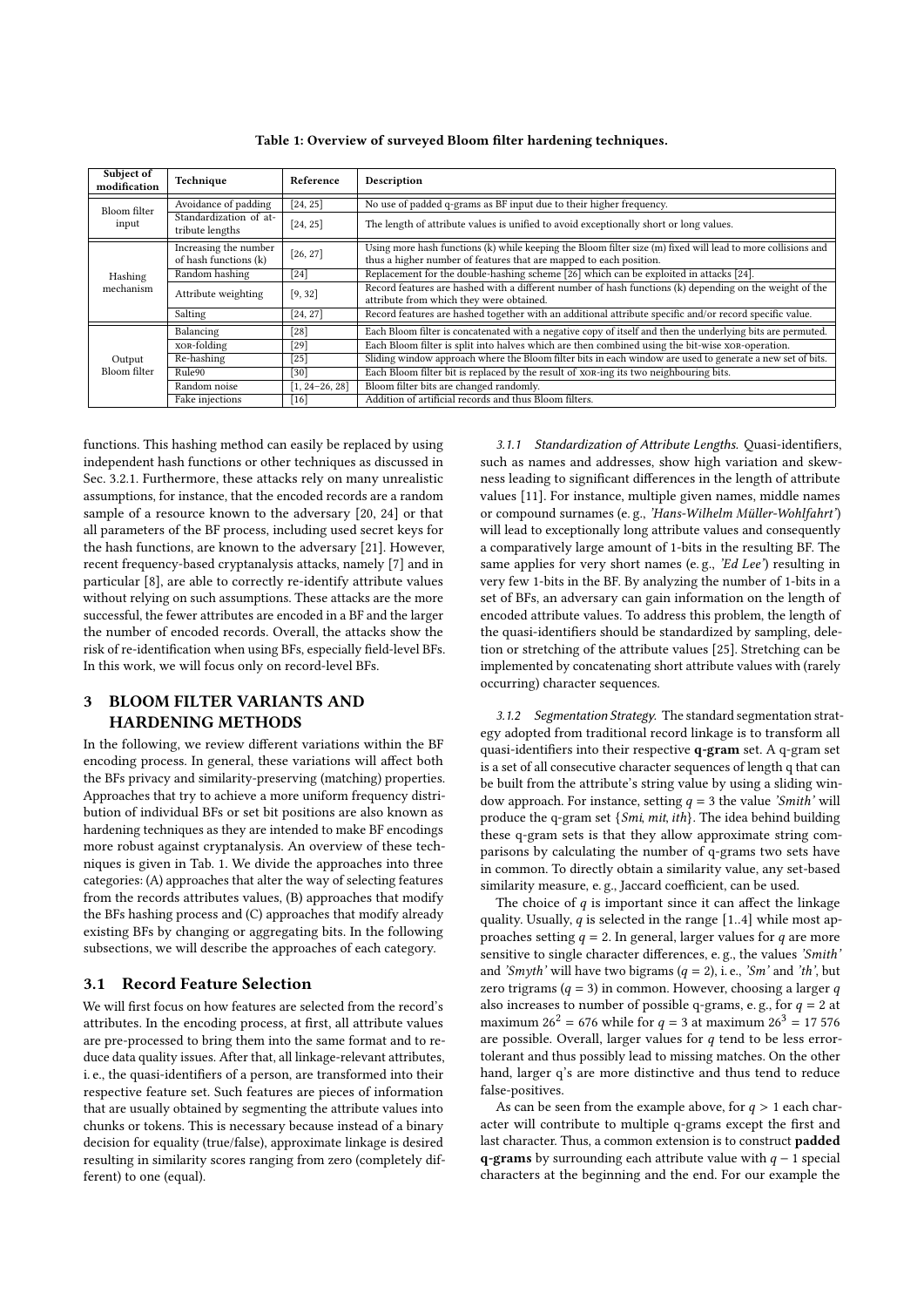padded q-gram set will be {++S, +Sm, Smi, mit, ith, th-, h- -}. By using padded q-grams strings with the same beginning and end but variations in the middle will reach larger similarity values, while strings with different beginning and end will produce lower similarity values compared to standard q-grams [\[6\]](#page-11-0). It is important to note, that padded q-grams are among the most frequent q-grams and thus can ease any frequency alignment attacks.

There are several other extensions for generating q-grams, two of which have been used in traditional record linkage, but so far not for PPRL: positional q-grams and skip-grams [\[6\]](#page-11-0). Positional q-grams add the information from which position the q-gram was obtained. For our running example, the positional q-gram set for  $q = 3$  is  $\{(Smi, 0), (mit, 1), (ith, 2)\}$ . When determining the overlap between two positional q-gram sets, only the q-grams at the same position or within a specific range are considered. Positional q-grams will be more distinctive and thus tend to reduce false-positives and even the frequency distribution. The idea of skip-grams is to not only consider consecutive characters but to skip one or multiple characters. Depending on the defined skip length multiple skip-gram sets can be created and used in addition to the regular q-gram set.

So far, only a few alternatives to q-grams have been investigated. In [\[17\]](#page-11-22) and [\[31\]](#page-11-23) the authors explore methods for handling numerical attribute values. Besides, arbitrary substrings of individual length or phonetic codes, such as Soundex [\[6\]](#page-11-0), are possible approaches that can be used for feature extraction.

#### 3.2 Modification of the Hashing Mechanism

After transforming all quasi-identifiers in their respective feature set, the features of each set are hashed into one record-level BF. As discussed in Sec. [2.2.2,](#page-1-1) we do not further consider field-level BFs due to their vulnerabilities. For PPRL several modifications of the standard hashing process of BFs have been proposed which we will discuss below.

<span id="page-3-0"></span>3.2.1 Hash Functions. As described in Sec. [2.2,](#page-1-2) by default  $k$ independent (cryptographic) hash functions are used in conjunction with a private key  $S$  to prevent dictionary attacks. However, the authors of [\[27\]](#page-11-13) proposed the usage of the so-called doublehashing scheme. This scheme only uses two independent hash functions  $G_1, G_2$  to implement the BFs  $k$  hash functions. Each hash function is then defined as  $H_i(x) = (G_1(x) + (i - 1) \cdot G_2(x))$ mod  $m, \forall i \in \{1, ..., k\}$ . The attacks described in [\[18,](#page-11-5) [24\]](#page-11-8) showed that this specific scheme can be successfully exploited. As a consequence, an alternative method, called random hashing, was proposed [\[24\]](#page-11-8) that utilizes a pseudo-random number generator to calculate the hash values. Therefore, the random number generator is seeded with the private key  $S$  and the actual input of the hash function, i. e., a certain record feature. No attacks against this method are known at present.

3.2.2 Salting. Salting is a well-known technique in cryptography that is often used to safeguard passwords in databases [\[22\]](#page-11-24). The idea is to use an additional input, called salt, for the hash functions to flatten the frequency distribution. Already in [\[27\]](#page-11-13) it is mentioned that a different cryptographic secret key  $S_a$  can be used for each record attribute a. We term such kind of key as attribute salt. By using this approach, the same feature will be mapped to different positions if it originates from different attributes. For instance, given the first name 'thomas' and the last name 'smith' the bigram 'th' will produce different positions. This approach will smoothen the overall frequency distribution

and also reduce false-negatives since features from different attributes will not produce common 1-bits (except due to collision). However, the BF's ability to match exchanged attributes, e. g., transposed first and middle name, is lost. If such errors occur repeatedly this will lead to missing matches. As a compromise, we propose to define groups of attributes, where transpositions are expectable. Then, the same key is used for each attribute from the same group. For instance, all name-related attributes (first name, middle name, last name) could form a group.

Another salting variant is proposed in [\[24\]](#page-11-8), where for each record a specific salt is selected and then used as key for the BFs  $k$  hash functions. Therefore, we term such keys as  $record$ salt, since they depend on a specific record. Record salts can also be combined with the aforementioned attribute salts. Only if the record salt is identical for two records, the same feature (q-gram) will set the same bit positions in the corresponding BFs. However, if the record salts are different, then the probability that the same bit positions are set in the corresponding BFs is very low. Thus, if the attributes (from which the record salts is extracted) contain errors, this will lead to many false-negatives. For this reason only commonly available, stable and small segments of quasi-identifiers, such as year of birth, are suitable as salting key. Consequently, this technique is only an option in PPRL scenarios where the attributes used for salting are guaranteed to be of very high quality which might be rarely the case in practice.

To reduce the aforementioned problem of salting with recordspecific keys, we propose to generate the salt by utilizing blocking approaches. Blocking [\[6\]](#page-11-0) is an essential technique in (privacypreserving) record linkage to overcome the quadratic complexity of the linkage process since in general each record must be compared to each record of another source. The idea of blocking is to partition records into small blocks and then to compare only records within the same block to reduce the number of record pair comparisons. For this purpose, one or more blocking keys are defined, where each blocking key represents a specific, potentially complex criterion that records must meet to be considered as potential matches. For example, the combination of the first letter of the first and last name and the year of birth might be used as a blocking key. If the attributes used for blocking contain errors, then also the blocking key will be affected leading to many false-negatives, in particular if the blocking key is very restrictive. Hence, often multiple blocking keys are used to increase the probability for records to share at least one blocking key. However, this will lead to duplicate candidates since very similar records will share most blocking keys. The challenge of both, salting and blocking, is to select a key that is as specific as possible (to increase privacy, or to reduce the number of record pair comparisons respectively) and at the same time not prone to errors. For record-dependent salting, only the use of attribute segments was suggested. In contrast, for blocking more sophisticated approaches have been considered, in particular using phonetic codes, e. g., Soundex, or locality-sensitive hashing schemes, e. g., MinHash [\[4\]](#page-11-25).

3.2.3 Dependency-based Hashing. In traditional record linkage, sophisticated classification models are used to decide whether a record pair represents a match or a non-match. Often these models deploy an attribute-wise or rule-based classification considering the discriminatory power and expected error rate of the attributes [\[6\]](#page-11-0). In contrast, PPRL approaches based on recordlevel BFs only apply classification based on a single similarity threshold since all attributes values are aggregated (encoded) in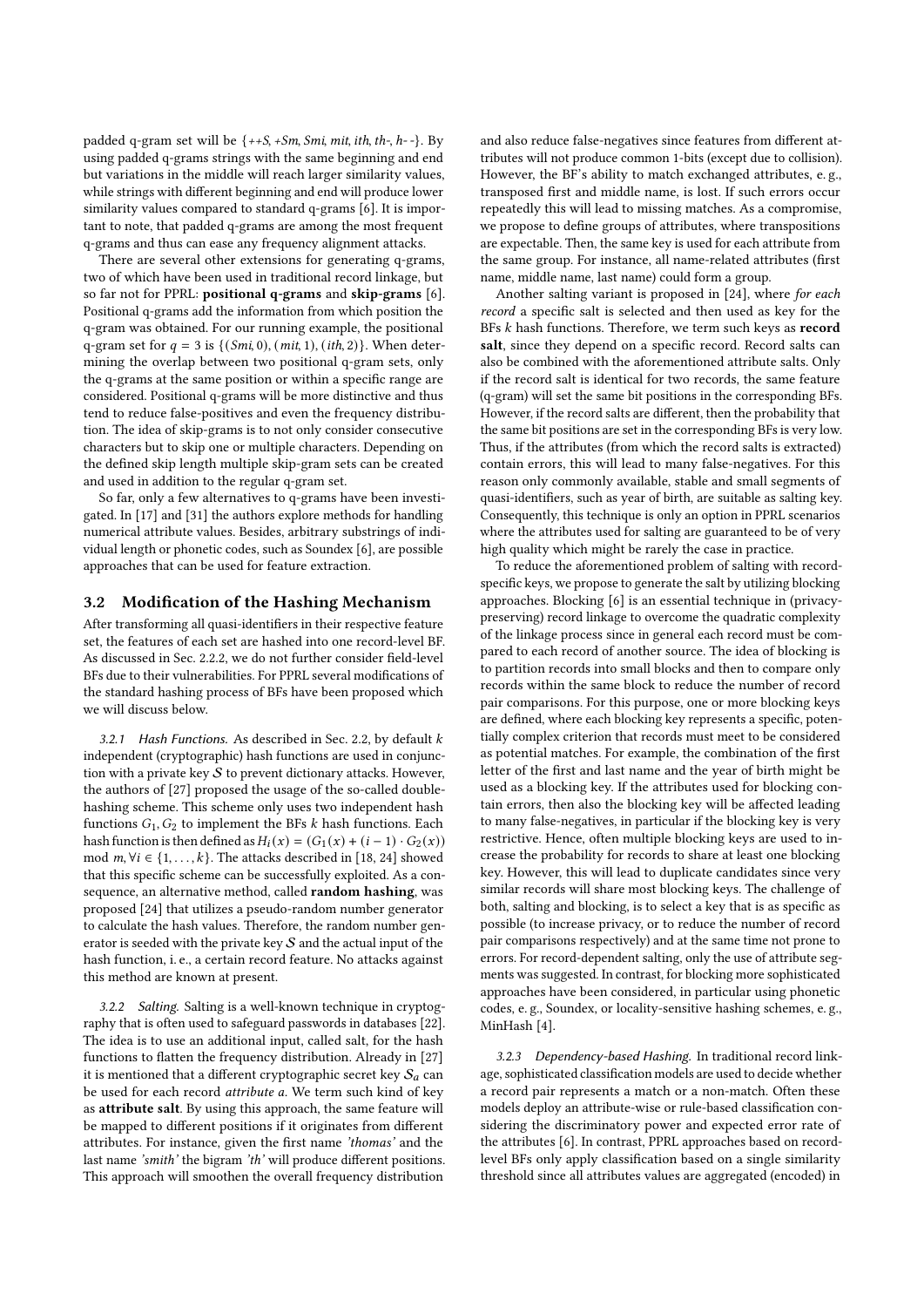a single BF. However, as discussed in Sec. [2.2.1,](#page-1-3) the record-level BF variant proposed in [\[9\]](#page-11-14) also considers the weight of attributes by selecting more bits from the field-level BFs of attributes with higher weights. In [\[32\]](#page-11-15) the authors proposed an extension to the approach of [\[27\]](#page-11-13) to allow attribute weighting. While also only a single BF is constructed, a different number of hash functions is selected for different attributes according to their weights. Consequently, the higher the weight of an attribute, the more hash functions will be used and thus the more bits the attribute will set in the BF. The idea of varying the number of hash functions can be generalized to dependency-based hashing. For instance, not only the weights of attributes can be considered but instead also the frequency of input features or their position within the attribute value (positional q-grams).

#### 3.3 Bloom Filter Modifications

While the methods described so far modify the way BFs are created, the following approaches are applied directly on the obtained BFs (bit vectors).

3.3.1 Balanced Bloom Filters. Balanced BFs were proposed in [\[28\]](#page-11-16) for achieving a constant Hamming weight over all BFs. A constant Hamming weight should make the elimination of infrequent patterns more difficult. Balanced BFs are constructed by concatenating a BF with a negative copy of itself and then permuting the underlying bits. For instance, the BF [10011001] will give  $[10011001] \cdot [01100110] = [1001100101100110]$  before applying the permutation. Since the size of the BFs is doubled, balanced BFs will increase computing time and required memory for BF comparisons.

3.3.2 xor-Folding. xor-folding of bit vectors is a method originating from chemo-informatics to speed up databases queries. In [\[29\]](#page-11-17) the authors adopted this idea for Bloom-filter-based PPRL for preventing bit pattern attacks. To apply the xor-folding a BF is split into halves and then the two halves are combined by the xor-operation. For instance, the BF [11000101] will give  $[1100] \oplus [0101] = [1001]$ . The folding process may be repeated several times. Since the size of the BFs is halved, xor-folding will decrease computing time and required memory for BF comparisons. The initial evaluation in [\[29\]](#page-11-17) using unrealistic datasets with full overlap and low error-rates shows that one-time folding does not significantly affect linkage quality. However, n-time folding drastically increases the number of false-positives.

3.3.3 Rule90. In [\[30\]](#page-11-18) the use of the so-called Rule90 was suggested to increase the resistance of BFs against bit-pattern-based attacks. The Rule90 is also based on the xor-operation which is applied on the two neighboring values of each BF bit. Consequently, there are 8 possible combinations (patterns), which are listed in Tab. [2.](#page-4-0) So each bit  $b_i$  ( $0 \le i \le m - 1$ ) is replaced by the result of xor-ing the two adjacent bits at positions  $(i - 1)$  mod m and  $(i + 1)$  mod m. By using the modulo function the first and the last bit are treated as if they were adjacent. For example, applying Rule90 to the BF [11000101] will lead to the following patterns 111, 110, 100, 000, 001, 010, 101, 011 where the middle bit corresponds to the bit at position  $i \in \{0, m-1\}$  of the BF. After applying the transformation rules (Tab. [2\)](#page-4-0) we obtain [01101001].

Table 2: Transformation rules for Rule90.

<span id="page-4-0"></span>

| n<br>tern **         | $\rightarrow$ | 10 <sup>1</sup> | 100 | 10 | 001 |  |
|----------------------|---------------|-----------------|-----|----|-----|--|
| <b>New Bit Value</b> |               |                 |     |    |     |  |

3.3.4 Re-hashing. The idea of re-hashing [\[25\]](#page-11-9) is to use consecutive bits of a BF to generate a new bit vector. Therefore, a window of width  $w$  bits is moved over the BF where in each step the window slides forward *s* positions (step size). At first, a new bit vector  $v$  of size  $m'$  is allocated. Then, the w bits, which are currently covered by the window, are represented as an integer value. The integer value is then used in combination with a secret key as input for a random number generator (RNG). With that,  $r$  new integer values are generated with replacement, each in the range  $\lceil 0,m'-1\rceil$ . Finally, the bits at these  $r$  positions are set to one in the bit vector  $v$ . For example, given the BF  $[11000101]$ and setting  $w = 4$ ,  $s = 2$  will lead to three windows, namely  $w_1 = [1100], w_2 = [0001], w_3 = [0101].$  By transforming the bits in each window into an integer value we obtain the seeds 12, 1 and 5. Setting  $r = 2$  the RNG might generate the positions  $(4, 2), (2, 5), (8, 6)$  for the respective seeds which finally results in the bit vector [001011101]. The evaluation in [\[28\]](#page-11-16) uses very unrealistic datasets (full overlap, no errors) and shows no clear trend. However, this technique is highly dependent on the choice of the parameters  $m'$ , w, s and r as well as on the original BFs, in particular the average fill factor (amount of 1-bits).

<span id="page-4-2"></span>3.3.5 Random Noise. In order to make the frequency distribution of BFs more uniform, random noise can be added to the BFs [\[25,](#page-11-9) [28\]](#page-11-16). Trivial options are to randomly set bits to one/zero or to flip bits (complement). Additionally, the amount of random noise can depend on the frequency of mapped record features. For instance, for BFs containing frequent q-grams more noise can be added. In  $[1]$  a  $\epsilon$ -differential private BF variant, called BLoomand-flIP (BLIP), based on permanent randomized response is proposed. Each bit position  $b_i$ ,  $\forall i \in \{0, ..., m-1\}$  is assigned a new value  $b_i$  based on the probability  $f$  such that

$$
b'_{i} = \begin{cases} 1 & \text{with probability} & \frac{1}{2}f \\ 0 & \text{with probability} & \frac{1}{2}f \\ b_{i} & \text{with probability} & 1 - f. \end{cases}
$$

3.3.6 Fake Injections. Another option to modify the frequency distribution of BFs is to add artificial records or attribute values [\[16\]](#page-11-20). By inserting random strings containing rarely occurring q-grams the overall frequency distribution will become more uniform making any frequency alignment less accurate. The drawback of fake records is that they produce computational overhead in the matching process. Moreover, it is possible that a fake record will match with another record by chance. Thus, after the linkage, fake records need to be winnowed.

#### <span id="page-4-1"></span>4 BLOOM FILTER PRIVACY MEASURES

Several attacks on BFs have been described in the literature (see Sec. [2.2.2\)](#page-1-1), which show that BFs carry the risk of re-identification of attribute values and even complete records. Currently, the privacy of BF-based encoding schemes is mainly evaluated by simulating attacks and inspecting their results, i. e., the more attribute values and records can be correctly re-identified by an attack, the lower is the assumed degree of privacy of the encoding scheme. However, this way of measuring privacy strongly depends on the used attacks, their assumptions and the used reference dataset. Besides, only a few studies investigated evaluation measures for privacy [\[33\]](#page-11-1). These measures are either calculating the probability of suspicion [\[32\]](#page-11-15) or are based on entropy and information gain between masked and unmasked data [\[28\]](#page-11-16). The disadvantage of these measures is that they strongly depend on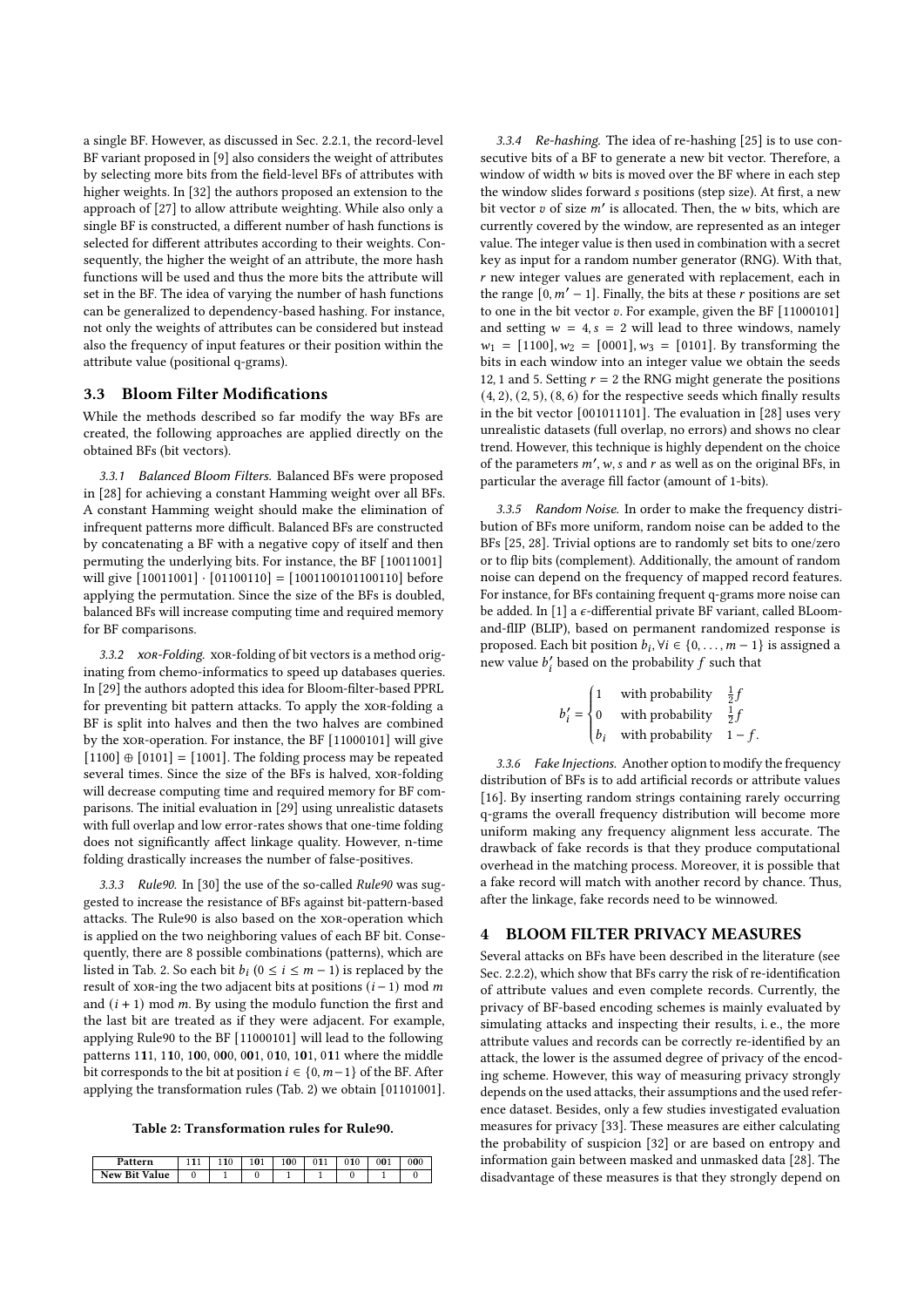the reference data set used. In the following, we therefore propose privacy measures that solely depend on a BF dataset.

To evaluate the disclosure risk of BF-based encoding schemes we propose to analyze the frequency distribution of the BF 1-bits. As described in Sec. [2.2.2,](#page-1-1) attacks on BFs mostly try to align the frequency of frequent (co-occuring) bit patterns to frequent (cooccuring) record features (q-grams). Thus, the more uniform the frequency distribution of 1-bits is, the less likely an attack will be successful. To measure the uniformity of the bit frequency distribution of a BF dataset  $\mathfrak{B},$  we calculate for each BF bit position (column)  $0 \le i < m - 1$  the number of 1-bits, given as  $c_i =$  $\sum_{\text{Bf} \in \mathfrak{B}} \text{Bf}(i)$ , where  $\text{Bf}(i)$  returns the BFs bit value at position i. The total number of 1-bits is then  $\mathbf{b} = \sum_{i=0}^{m-1} c_i = \sum_{Bf \in \mathcal{B}} |Bf|$ where |Bf| denotes the cardinality of a BF (number of 1-bits). We can then calculate for each column its share of the total number of 1-bits, i. e.,  $p_i = c_i/b$ . Ideally, for a perfect uniform bit distribution,  $p_i$  will be close to  $b/m$  for all  $i \in \{0, m-1\}$ .

In mathematics and economics there are several measures that allow to assess the (non-) uniformity of a certain distribution. Consequently, we are adapting the most promising of these measures to our problem. At first, we consider the Shannon entropy  $\mathcal{H}(\mathfrak{B}) = -\sum_{i=0}^{m-1} p_i \cdot \log_2(p_i)$  since uniform probability will yield maximum entropy. The maximum entropy is given as  $\mathcal{H}_{max}(\mathfrak{B}) = \log_2(m)$ . We define the normalized Shannon entropy ranging from 0 (high entropy - close to uniform) to 1 (low entropy) as

$$
\widetilde{\mathcal{H}}(\mathfrak{B}) = 1 - \frac{H(\mathfrak{B})}{H_{max}(\mathfrak{B})}
$$
 (1)

Next, we consider the Gini coefficient [\[5,](#page-11-26) [15\]](#page-11-27), which is wellknown in economics as a measure of income inequality. The Gini coefficient can range from 0 (perfect equality – all values are the same) to 1 (maximal inequality – one column has all 1-bits and all others have only 0-bits) and is defined as

$$
G(\mathfrak{B}) = \frac{\sum_{i=0}^{m-1} \sum_{j=0}^{m-1} |c_i - c_j|}{2m \cdot b} \tag{2}
$$

Moreover, we calculate the Jensen-Shannon divergence (JSD) [\[14\]](#page-11-28) which is a measure of similarity between two probability distributions. The JSD is based on the Kullback-Leibler divergence (KLD) [\[19\]](#page-11-29), but has better properties for our application: In contrast to the KLD, the JSD is a symmetric measure and the square root of the JSD is a metric known as Jensen-Shannon **distance**  $(D_{IS})$  [\[10\]](#page-11-30). For discrete probability distributions *P* and  $O$  defined on the same probability space, the JSD is defined as

$$
JSD(P || Q) = \frac{1}{2} KLD(P || M) + \frac{1}{2} KLD(Q || M) \text{ where}
$$
  
 
$$
KLD(P || Q) = \sum_{s \in S} P(s) \cdot \log_2 \left(\frac{P(s)}{Q(s)}\right) \text{ and } M = \frac{1}{2}(P + Q).
$$

The JSD also provides scores between 0 (identical) to 1 (maximal different). Since we want to measure the uniformity of the bit frequency distribution of a BF dataset  $\mathfrak{B}$ , we calculate the Jensen-Shannon distance given as

$$
D_{JS}(\mathfrak{B}) = \sqrt{JSD(\mathfrak{B})}
$$
 (3)

where

$$
JSD(\mathfrak{B}) = \frac{1}{2} \left( \sum_{i=0}^{m-1} \frac{1}{m} \cdot \log_2 \left( \frac{\frac{1}{m}}{\frac{1}{2} \cdot (p_i + \frac{1}{m})} \right) \right) + \frac{1}{2} \left( \sum_{i=0}^{m-1} p_i \cdot \log_2 \left( \frac{p_i}{\frac{1}{2} \cdot (p_i + \frac{1}{m})} \right) \right)
$$

Finally, we measure how many different record features (q-grams) are mapped to each bit position, which we denote as feature ratio (fr). The more features are mapped to each position, the harder becomes a one-to-one assignment between bit positions and record features which will limit the accuracy of an attack.

### 5 EVALUATION SETUP

Before presenting the evaluation results we describe our experimental setup as well as the datasets and metrics we use.

## 5.1 PPRL Setup

We implement the PPRL process as a three-party protocol assuming a trusted linkage unit [\[31\]](#page-11-23). Furthermore, we set the BF length  $m = 1024$ . To overcome the quadratic complexity of linkage, we use LSH-based blocking based on the Hamming distance [\[13\]](#page-11-31). We empirically determined the necessary parameters leading to high efficiency and effectiveness. As a result, we set  $\Psi = 16$  (LSH key length) and  $\Lambda = 30$  (number of LSH keys) as default. Finally, we calculate the Jaccard coefficient to determine the similarity of candidate record pairs. We classify every record pair with a similarity equal or greater than  $t$  as a match. Finally, we apply a one-to-one matching constraint, i. e., a record of one source can match to at maximum one record of another source, utilizing a symmetric best match approach [\[12\]](#page-11-32).

# 5.2 Datasets

For evaluation, we use two real datasets that are obtained from the North Carolina voter registration database (NCVR) [\(https:](https://www.ncsbe.gov/) [//www.ncsbe.gov/\)](https://www.ncsbe.gov/) and the Ohio voter files (OHVF) [\(https://www.](https://www.ohiosos.gov/) [ohiosos.gov/\)](https://www.ohiosos.gov/). For both datasets, we select subsets of two snapshots at different points in time. Due to the time difference records contain errors and inconsistencies, e. g., due to marriages/divorces or moves. Please note that we do not insert artificial errors or otherwise modify the records. We only determine how many attributes of a record have changed and use this information to construct subsets with a specific amount of records containing errors. An overview of all relevant dataset characteris-tics is given in Tab. [3.](#page-5-0) Each dataset consists of two subsets,  $S_A$  and  $S_B$ , to be linked with each other. The two subsets are associated with two data owners (or sources)  $A$  and  $B$  respectively.

Table 3: Dataset characteristics

<span id="page-5-0"></span>

| Characteristic   | <b>Dataset</b>                                           |                                                         |  |  |  |  |
|------------------|----------------------------------------------------------|---------------------------------------------------------|--|--|--|--|
|                  | N                                                        | Ω                                                       |  |  |  |  |
| Type             | Real (NCVR)                                              | Real (OHVF)                                             |  |  |  |  |
| $ S_A $          | 50 000                                                   | 120 000                                                 |  |  |  |  |
| $ S_B $          | 50 000                                                   | 80 000                                                  |  |  |  |  |
| $ S_A \cap S_B $ | 10000                                                    | 40 000                                                  |  |  |  |  |
| Attributes       | {First, middle, last} name,<br>year of birth (YOB), city | {First, middle, last} name,<br>date of birth (BD), city |  |  |  |  |
| Errors//record   | $0(40\%)$ , $1(30\%)$ ,<br>$2(20\%)$ , $3(10\%)$         | $0(37.5\%)$ , $1(55\%)$ ,<br>2 (6.875 %), 3 (0.625 %)   |  |  |  |  |

#### 5.3 Metrics

To assess the linkage quality we determine recall, precision and F-measure (F1-score). Recall measures the proportion of truematches that have been correctly classified as matches after the linkage process. Precision is defined as the fraction of classified matches that are true-matches. F-measure is the harmonic mean of recall and precision. To assess the privacy (security) of the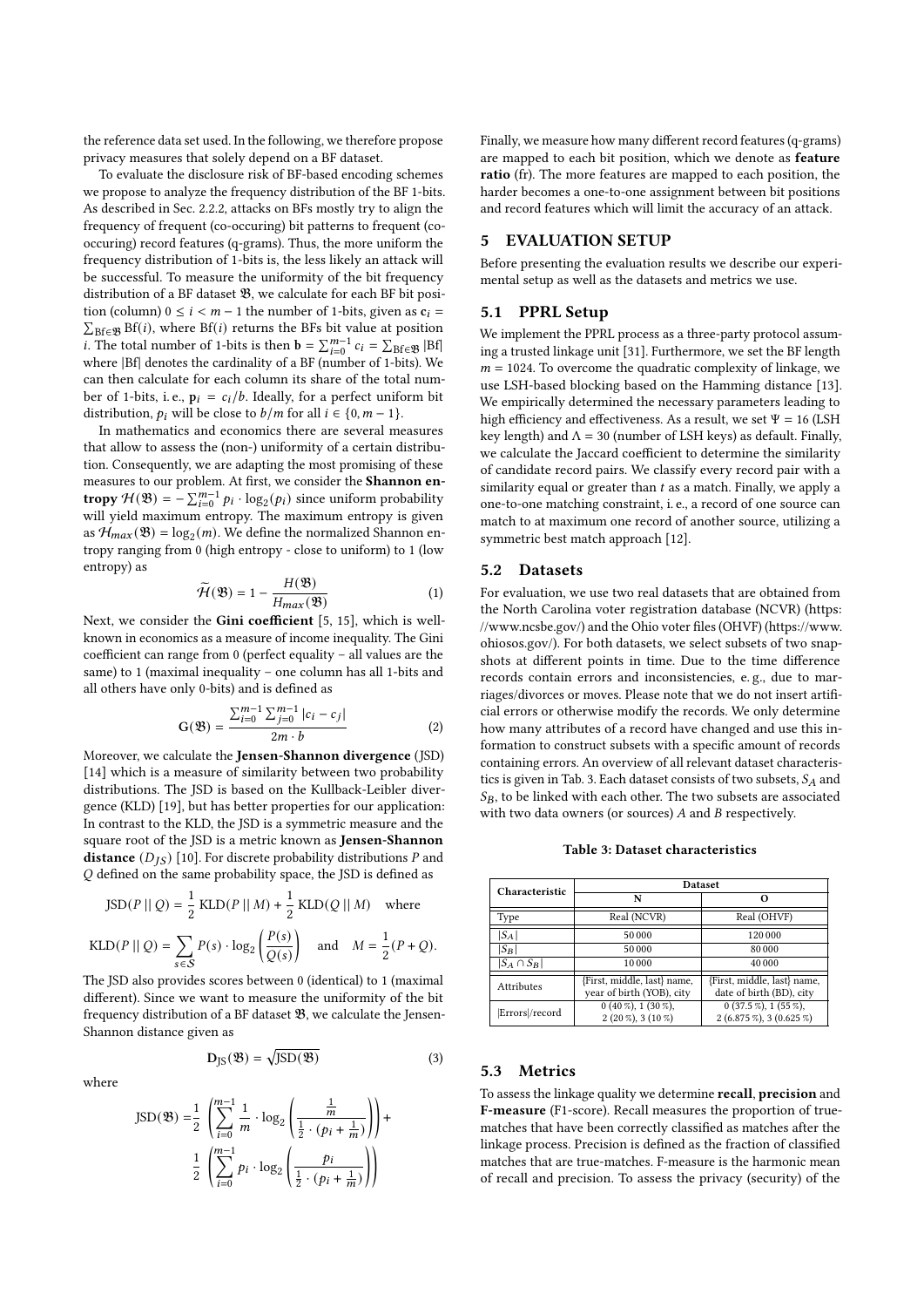<span id="page-6-0"></span>



Figure 3: Comparison of Lorenz curves for plaintext and Bloom filters.

Figure 2: Relative bigram frequencies for used datasets.

different Bloom-filter-based encoding schemes, we analyze the frequency distribution of the BF's 1-bits in order to determine the normalized Shannon entropy, the Gini coefficient and the Jensen-Shannon distance (see Sec. [4\)](#page-4-1). Furthermore, we calculate the feature ratio (fr) that determines how many record features are mapped on average to each bit position.

## 5.4 Q-Gram Frequencies

Before we begin our evaluation on BFs, we analyze the plaintext frequencies of our datasets  $N$  and  $O$  as well as the complete NCVR and OHVF datasets. At first, we measure the relative bigram frequencies as shown in Fig. [2.](#page-6-0) What can be seen in this figure is the high dispersion of bigrams. For the complete NCVR and OHVF the non-uniformity is a bit higher than in our datasets which is mainly due to the larger number of infrequent bigrams. Since our datasets are only subsets from the respective voter registrations (NCVR/OHVF), some of these rare bigrams do simply not occur in our dataset subsets. In Fig. [3](#page-6-0) we plot the Lorenz curves [\[15\]](#page-11-27) for the plaintext datasets as well as BFs (see Sec. [6\)](#page-6-1). These diagrams again illustrate the high dispersion for the plaintext values. Comparing bigrams and trigrams, it can be seen that the non-uniformity for trigrams is even higher than for bigrams. Our observations are confirmed by our uniformity (privacy) measures (see Sec. [4\)](#page-4-1) which we calculate for the datasets as listed in Tab. [4.](#page-6-2) We use these values as a baseline for the BF privacy analysis. The closer the values for a set of BFs are to these values, the more likely a frequency alignment will be successful. On the other hand, the larger the difference between the values for plaintext and BFs, the better the BFs can hide the plaintext frequencies and thus the less likely a successful frequency alignment becomes. Comparing our three measures, it can be seen that the values for the normalized Shannon entropy  $(\widetilde{\mathcal{H}})$  are much lower than the values for the Gini coefficient  $(G)$  and the Jensen-Shannon distance  $(D_{\text{IS}})$ . However, all measures clearly indicate the differences in the frequency distribution of bigrams and trigrams. Comparing both datasets, it can be seen that the non-uniformity of bi- and trigrams is slightly higher for the NCVR than for the OHVF dataset.

### <span id="page-6-1"></span>6 RESULTS AND DISCUSSION

In this section, we evaluate various BF variants and hardening techniques in terms of linkage quality and privacy (security).

#### 6.1 Hash Functions and Fill Factor

In the following, we evaluate the linkage quality outcome and the privacy properties of basic BFs by inspecting the frequency

<span id="page-6-2"></span>Table 4: Analysis of q-gram frequency distribution.

| Mea-<br>sure    | <b>Datasets</b> |                |         |             |                 |             |         |             |  |  |
|-----------------|-----------------|----------------|---------|-------------|-----------------|-------------|---------|-------------|--|--|
|                 |                 | <b>Bigrams</b> |         |             | <b>Trigrams</b> |             |         |             |  |  |
|                 | N               | <b>NCVR</b>    | $\circ$ | <b>OHVF</b> | N               | <b>NCVR</b> | $\circ$ | <b>OHVF</b> |  |  |
| Ã               | 0.1848          | 0.2497         | 0.1670  | 0.2027      | 0.2151          | 0.2781      | 0.2142  | 0.2491      |  |  |
| G               | 0.7709          | 0.8728         | 0.7466  | 0.8047      | 0.8705          | 0.9425      | 0.8729  | 0.9189      |  |  |
| $D_{\text{JS}}$ | 0.6315          | 0.7516         | 0.6107  | 0.6724      | 0.7340          | 0.8392      | 0.7362  | 0.8007      |  |  |

distribution of the BF 1-bits compared to the q-gram frequencies. At first, we vary the number of hash functions  $(k)$ , selecting  $k \in \{15, 20, \ldots, 40\}$  and bigrams  $(q = 2)$ , to adjust the fill factor (amount of 1-bits) of the BFs. The results for dataset  $N$  are depicted in Fig. [4.](#page-7-0) The results show, that for the high similarity thresholds of  $t = 0.8$ , all configurations achieve high precision ≥96.58%, but low recall ≤60.19%, leading to a max. F-measure of 74.16 %. For lower similarity thresholds  $(t = \{0.7, 0.6\})$ , precision is reduced drastically the more hash functions are used. For instance, setting  $t = 0.6$  and  $k = 15$ , the highest precision of 75.93 % is achieved, while for  $k = 40$  the precision is only 45.74 %. In contrast, the higher the number of hash functions, the higher the recall. For instance, setting  $t = 0.6$  and  $k = 15$ , the recall is 73.28 %, while for  $k = 40$  it increases to 78.51 %. However, the impact on precision is much higher (difference of around 34 %) than on recall (difference of around 5 %). Overall, the configuration with  $t = 0.7$  and  $k = 25$  achieves the best F-measure of 76.89 %. However, the other configuration except those with a fill factor over 50 % ( $k \in \{35, 40\}$ ) achieve only slightly less Fmeasure. When averaging precision and recall for each k over all thresholds, the configurations with  $k \leq 25$  achieve a mean F-measure of over 75 %, while for larger  $k$  it declines from around 74 % for  $k = 30$  to around 71 % for  $k = 40$ .

Next, we analyze our privacy measures, which are depicted in Fig. [4\(](#page-7-0)b). The figure shows that the more hash functions are used (and thus the higher the fill factor of the BFs) the higher is the avg. number of features that are mapped to each bit position. Even for the lowest number of hash functions, on average around 10 different bigrams are mapped to each individual bit position. Compared to the plaintext frequencies (see Tab. [4\)](#page-6-2), we see that basic BFs have a significantly more uniform frequency distribution than the original plaintext dataset. For instance, using  $k = 25$  hash functions, we obtain a Gini coefficient of 0.2443 and a Jensen-Shannon distance of 0.1891 compared to 0.7709 and 0.6315 for the unencoded dataset. Although for the Shannon entropy also a difference is visible, i. e., from 0.1848 for plaintext to 0.0137 for BFs setting  $k = 25$ , the values are in general much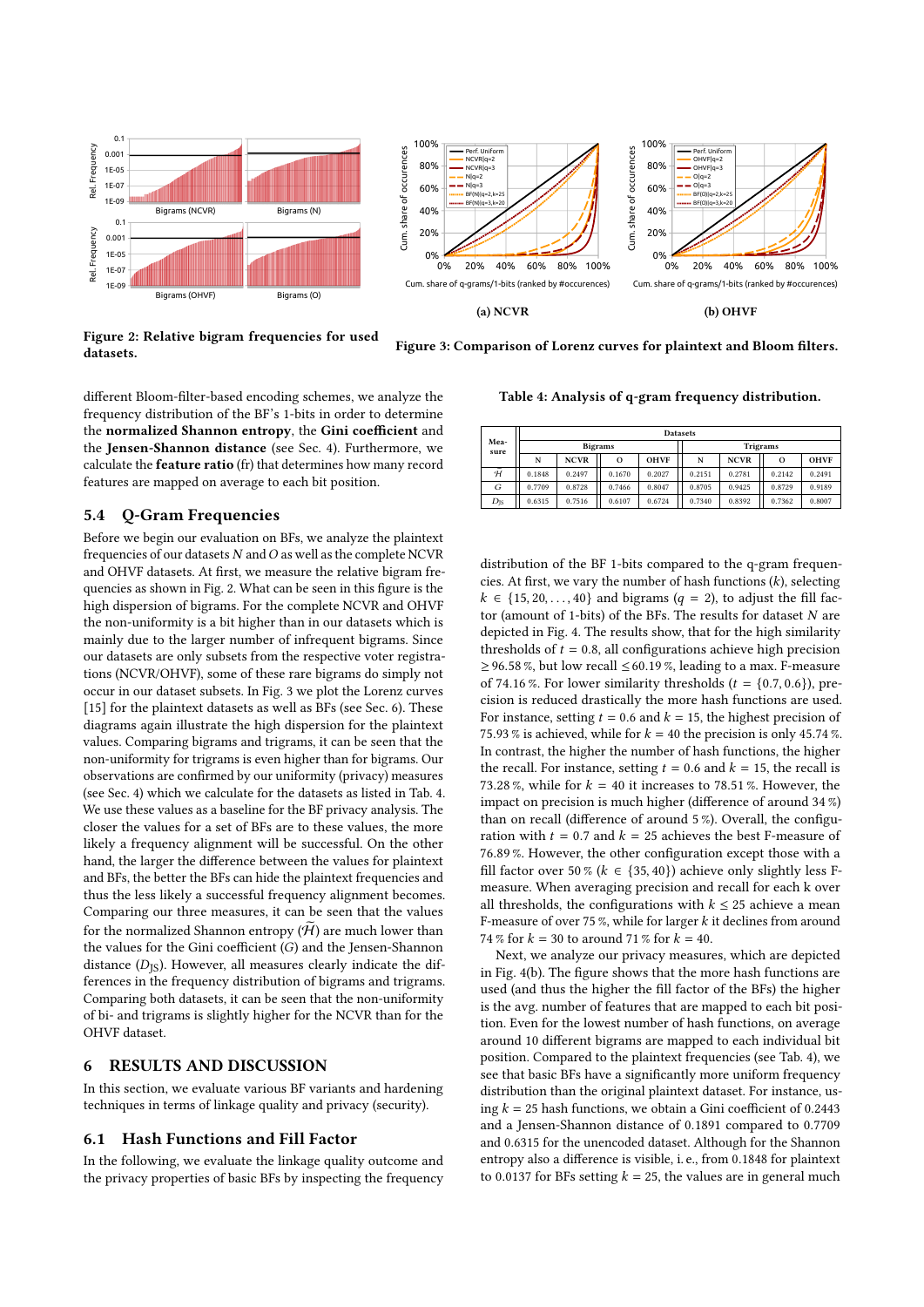<span id="page-7-0"></span>

Figure 4: Evaluation of standard Bloom filters using bigrams without padding for varying number of hash functions  $(k)$ on dataset  $N$ .

closer to zero and thus less intuitive to compare. As a consequence, in the following, we will focus on the other two privacy measures. Finally, the privacy measures indicate, that the more hash functions are used, the more closer the 1-bit distribution will get to uniform. However, the effect is not linear, such that the privacy gain is continuously getting lower, in particular for  $k \geq 30$ .

<span id="page-7-1"></span>Table 5: Comparison of Bloom filter encodings using biand trigrams with and without padding for dataset  $N$ .

|                |      |          |     |                    |        | $F-$   | Mean               | Mean  | Mean    |
|----------------|------|----------|-----|--------------------|--------|--------|--------------------|-------|---------|
| q              | Pad. | k        | t   | Recall             | Prec.  | Meas.  | Recall             | Prec. | F-Meas. |
|                |      |          |     | $\lceil \% \rceil$ | $[\%]$ | $[\%]$ | $\lceil \% \rceil$ | [%]   | [%]     |
|                |      |          | 0.6 | 77.34              | 74.58  | 75.93  |                    |       |         |
|                |      | 15       | 0.7 | 63.27              | 94.12  | 75.67  |                    |       |         |
|                |      |          | 0.8 | 54.96              | 99.36  | 70.77  |                    | 67.09 | 75.07   |
|                |      |          | 0.6 | 78.71              | 69.54  | 73.84  | 85.21              |       |         |
|                |      | 20       | 0.7 | 65.21              | 91.75  | 76.24  |                    |       |         |
|                | No   |          | 0.8 | 55.64              | 99.19  | 71.29  |                    |       |         |
|                |      |          | 0.6 | 79.51              | 64.58  | 71.27  |                    |       |         |
|                |      | 25       | 0.7 | 67.71              | 88.95  | 76.89  |                    |       |         |
|                |      |          | 0.8 | 56.50              | 98.81  | 71.89  |                    |       |         |
|                |      |          | 0.6 | 78.68              | 58.51  | 67.11  |                    |       |         |
| $\overline{c}$ |      | 30       | 0.7 | 70.14              | 84.80  | 76.78  |                    |       |         |
|                |      |          | 0.8 | 57.43              | 98.37  | 72.52  |                    |       |         |
|                |      |          | 0.6 | 81.48              | 84.06  | 82.75  |                    | 69.20 | 78.32   |
|                |      | 10       | 0.7 | 64.56              | 97.71  | 77.75  |                    |       |         |
|                |      |          | 0.8 | 55.08              | 99.67  | 70.95  |                    |       |         |
|                |      |          | 0.6 | 83.77              | 76.18  | 79.79  |                    |       |         |
|                | Yes  | 15       | 0.7 | 68.46              | 96.17  | 79.98  | 90.21              |       |         |
|                |      |          | 0.8 | 56.02              | 99.53  | 71.69  |                    |       |         |
|                |      | 20       | 0.6 | 83.66              | 66.15  | 73.88  |                    |       |         |
|                |      |          | 0.7 | 72.33              | 93.07  | 81.40  |                    |       |         |
|                |      |          | 0.8 | 57.42              | 99.37  | 72.78  |                    |       |         |
|                | No   | 15<br>20 | 0.6 | 69.83              | 86.85  | 77.42  | 91.12              | 63.28 | 74.69   |
|                |      |          | 0.7 | 59.49              | 96.99  | 73.75  |                    |       |         |
|                |      |          | 0.8 | 53.71              | 99.57  | 69.78  |                    |       |         |
|                |      |          | 0.6 | 72.30              | 83.38  | 77.45  |                    |       |         |
|                |      |          | 0.7 | 60.71              | 96.19  | 74.44  |                    |       |         |
|                |      |          | 0.8 | 54.30              | 99.54  | 70.27  |                    |       |         |
|                |      | 25       | 0.6 | 73.53              | 79.83  | 76.55  |                    |       |         |
|                |      |          | 0.7 | 62.08              | 94.93  | 75.07  |                    |       |         |
|                |      | 30<br>35 | 0.8 | 54.76              | 99.41  | 70.62  |                    |       |         |
|                |      |          | 0.6 | 74.18              | 75.71  | 74.94  |                    |       |         |
|                |      |          | 0.7 | 63.64              | 93.34  | 75.68  |                    |       |         |
| 3              |      |          | 0.8 | 55.30              | 99.15  | 71.00  |                    |       |         |
|                |      |          | 0.6 | 74.25              | 71.66  | 72.93  |                    |       |         |
|                |      |          | 0.7 | 65.22              | 91.43  | 76.13  |                    |       |         |
|                |      |          | 0.8 | 55.96              | 98.86  | 71.47  |                    |       |         |
|                |      | 10<br>15 | 0.6 | 79.17              | 91.99  | 85.10  | 93.93              |       |         |
|                | Yes  |          | 0.7 | 61.77              | 98.91  | 76.05  |                    |       |         |
|                |      |          | 0.8 | 53.87              | 99.70  | 69.95  |                    |       |         |
|                |      |          | 0.6 | 80.87              | 86.61  | 83.64  |                    | 67.30 |         |
|                |      |          | 0.7 | 66.74              | 98.00  | 79.40  |                    |       | 78.42   |
|                |      |          | 0.8 | 54.82              | 99.63  | 70.72  |                    |       |         |
|                |      |          | 0.6 | 80.31              | 75.42  | 77.79  |                    |       |         |
|                |      | 20       | 0.7 | 71.96              | 95.60  | 82.11  |                    |       |         |
|                |      |          | 0.8 | 56.20              | 99.48  | 71.82  |                    |       |         |

#### 6.2 Choice of q and the Impact of Padding

In Tab. [5](#page-7-1) we compare the linkage quality of BFs using different configurations for  $q \in \{2, 3\}$  and padding for dataset N. Without the use of padding the best configuration for bigrams, i. e.,  $k = 25$ and  $t = 0.7$ , achieves a slightly less F-measure of 76.89 % than the best configuration for trigrams, i. e.,  $k = 20$  and  $t = 0.6$ , of 77.45 %. However, considering the mean over all configurations, using bigrams achieves a slightly higher F-measure of 75.07 % compared to 74.69 % for trigrams. Surprisingly, using trigrams results in an overall higher recall but lower precision if we average the results over all configurations. Moreover, the use of padding leads to a higher linkage quality, i. e., the best configurations for bigrams achieves a F-measure of 82.75 % while for trigrams even 85.10 % is attained. Averaged over all configurations, by using padding recall is increased about 5 % for bigrams and around 2.8 % for trigrams. Interestingly, also precision is increased by around 2.11 % for bigrams and around 4.02 % for trigrams. Thus, for both bigrams and trigrams, the mean F-measure can be increased by padding by more than 3 %. We repeat the experiments on dataset  $O$  and report the best configurations in Tab. [6.](#page-7-2) The results

<span id="page-7-2"></span>Table 6: Comparison of Bloom filter encodings using biand trigrams with and without padding for dataset  $O$ .

| q              | Padding | k  |     | Recall $[\%]$ | Precision [%] | F-Meas. $[\%]$ |
|----------------|---------|----|-----|---------------|---------------|----------------|
| $\overline{c}$ | No      | 25 | 0.7 | 68.17         | 88.32         | 76.95          |
|                | Yes     | 10 | 0.6 | 93.99         | 83.17         | 88.25          |
| 3              | No      | 15 | 0.6 | 72.68         | 82.76         | 77.39          |
|                | Yes     | 10 | 0.6 | 95.49         | 90.14         | 92.74          |

<span id="page-7-3"></span>

Figure 5: Comparison of Bloom filter privacy for bigrams and trigrams with and without using padding for datasets  $N$  and  $O$ .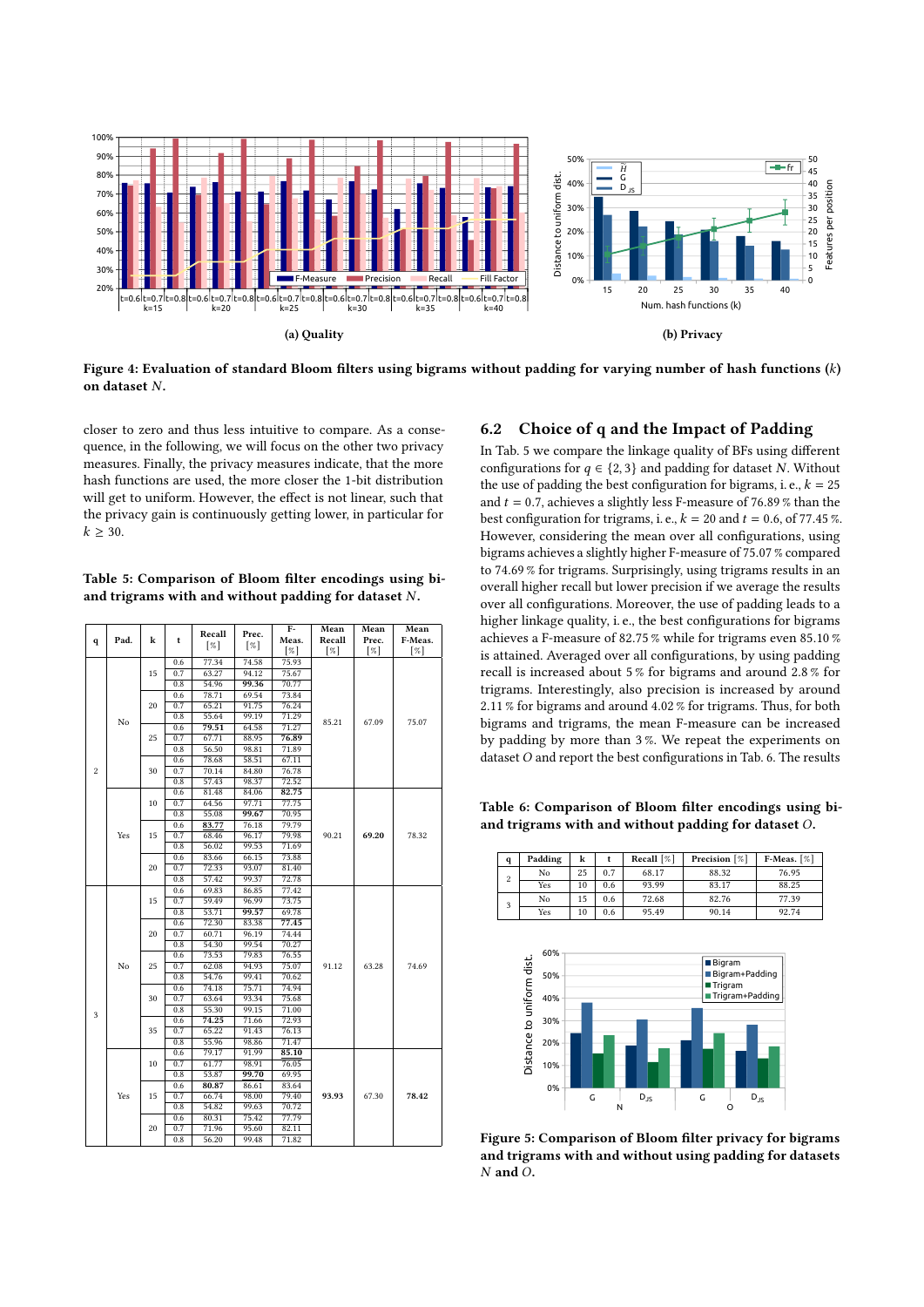<span id="page-8-0"></span>

Figure 6: Impact of attribute salting.

confirm our previous observation that trigrams with padding lead to the highest linkage quality. Here, the best configuration using trigrams and padding outperforms that with bigrams and padding even slightly more than for dataset  $N$ , i. e., F-measure increases 2.35  $\%$  for  $N$  and 4.49  $\%$  for  $O.$ 

Fig. [5](#page-7-3) shows our privacy measures for the best configuration in each group. In general, the use of bigrams leads to a less uniform distribution of 1-bits and thus lower privacy. Also, the use of padding leads to a higher dispersion of the BFs 1-bits. However, even the worst configuration, namely bigrams using padding, leads to a significantly less Gini coefficient as for the plaintext datasets. For  $N$ , for instance, the Gini coefficient is reduced from 0.7709 to 0.3801 (see Tab. [4](#page-6-2) and Fig. [3\)](#page-6-0). Also the Jensen-Shannon distance reduces drastically, e. g., for dataset from 0.6315 for the plaintext dataset to 0.3045 for the BF dataset using bigrams with padding. In contrast, the use of trigrams leads to a more even distribution of 1-bits, so that despite using padding, a slightly more uniform frequency distribution is achieved than with bigrams and without using padding.

To summarize, the highest linkage quality is achieved by using padding which indeed leads to less uniform 1-bit distribution making frequency-based cryptanalysis more likely to be successful. However, this can be compensated by using trigrams leading even to a slightly better linkage quality than for bigrams. Consequently, for our following evaluation, we select the best configuration using trigrams and padding with  $k = 10$  as a baseline for our experiments.

### 6.3 Salting and Weighting

In this section, we evaluate the impact of methods that alter the BFs hashing process by varying the number of hash functions and using salting keys to modify the hash mapping.

6.3.1 Attribute Salts. Fig. [6](#page-8-0) depicts the results for BFs where the used hash functions are keyed (seeded) with a salt depending on the attribute a feature belongs to. For dataset  $N$  we observe that using an individual salt for each attribute increases precision

from 91.99 % to 94.69 % but also decreases recall from 79.17 % to 75.26 % leading to a F-measure loss of around 1.2 %. Surprisingly, for dataset O precision increases from  $90.14$  % to  $93.93$  % while recall remains stable. Simultaneously, the average number of features that are mapped to each bit position increases by more than a factor of two for both datasets (Fig. [6](#page-8-0) (b)/(d)). Furthermore, also the Gini coefficient and the Jensen-Shannon distance are significantly decreased and thus indicating an additional smoothing of the 1-bit distribution.

To be tolerant of swapped attributes, we build groups containing name-related attributes, i. e., one group for first name (FN) and last name (LN), one for first name and middle name (MN) and one for all three name components. Additionally, for dataset  $O$ , we build a group containing day and month of birth (DOB, MOB). For all attributes within one group, the same attribute salt is used. For dataset  $N$  we observe that all groups can slightly increase F-measure, while the group (FN,MN,LN) performs best and can increase F-measure to 84.48 %. Compared to the variant without using attribute salts, F-measure is therefore only decreased by 0.6 %. On dataset  $O$ , all groups achieve similar results, whereby precision and thus F-measure is always slightly lower than without using groups. Accordingly, swapped attributes seem to occur only rarely in dataset O. Using attribute salt groups also reduce the feature ratio and are also less effective in flattening the 1 bit distribution. Overall, however, the use of attribute salts can significantly reduce the dispersion of 1-bits while maintaining a high linkage quality. Building attribute salt groups can be beneficial for linkage quality, namely for applications where attribute transpositions are likely to occur. In the following, we include attribute salting as a baseline for our experiments, where for dataset  $N$  the group (FN, MN, LN) is used.

6.3.2 Impact of Attribute Weighting. In the following, we evaluate the impact of attribute weighting. Therefore, the number of hash functions is varied for each attribute depending on attribute weight. We tested several configurations and report the results in Fig. [7.](#page-8-1) The number of hash functions for each attribute is denoted

<span id="page-8-1"></span>

Figure 7: Evaluation of varying number of hash functions based on attribute weights.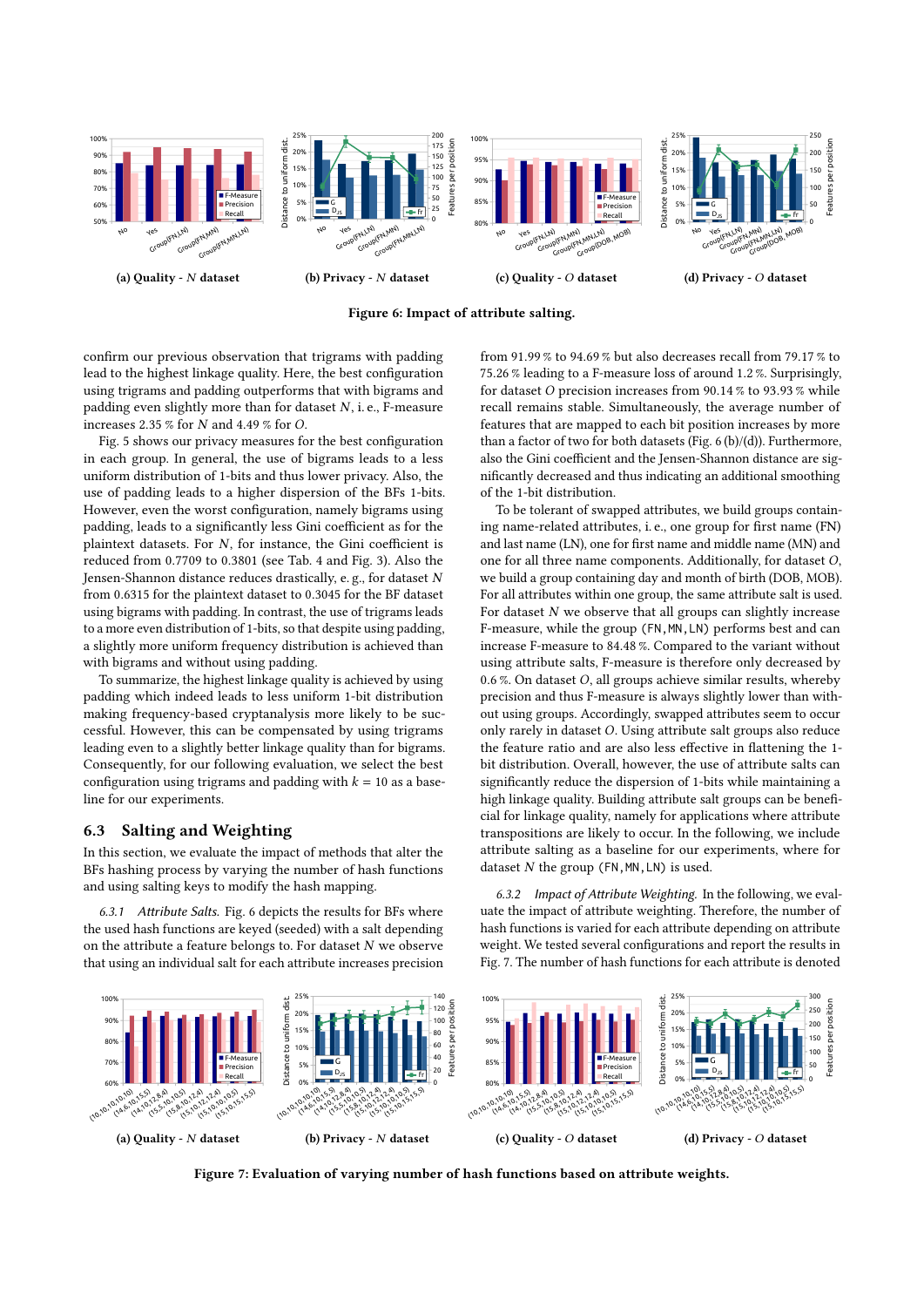<span id="page-9-0"></span>



in the order (FN,LN,MN,YOB/BD,City). We observe that using attribute weighting strongly affects the linkage quality. All configurations that use a lower number of hash functions to map the attribute city can significantly increase both recall and precision. As a consequence, F-measure is improved by more than 6 % to over 91 % for dataset  $N$  and by around 2 % to over 96 % for dataset O. Analyzing the privacy results depicted in Fig.  $7(b)/(d)$ , we observe that most weighting configurations can slightly increase the feature ratio and also slightly decrease the non-uniformity of 1 bits. By comparatively analyzing linkage quality and privacy, we select the configuration (15,10,15,15,5) as new baseline since it achieves the highest privacy while F-measure is only minimal less than for  $(14,10,12,8,4)$  (dataset N) and  $(15,10,12,12,4)$  $(dataset$   $O$ ).

6.3.3 Record Salts. We now evaluate the approach of using a hash function salt that is individually selected for each record. The record salt is used in addition to the attribute salt we selected in the previous experiment. We tested several configurations using different attributes (year of birth, first name, last name). As Fig. [8\(](#page-9-0)a)/(c) illustrate, record salts highly affect the linkage quality outcome. If we use the person's year of birth (YOB) as recordspecific salt for the BFs hash function, recall drops drastically from 89.20 % (baseline) to only 63.58 % for dataset N. Apparently, in this dataset, this attribute is often erroneous and thus not suitable as record salt. In contrast, applying this configuration on dataset  $O$ , recall is only slightly reduced while precision is slightly increased, resulting in nearly the same F-measure. In order to compensate erroneous attributes, we test two techniques that are often utilized as blocking approaches, namely Soundex and MinHashing that we apply on the first and/or last name attribute. All tested approaches can slightly increase precision as they make the hash-mapping of the record features more unique. However, the Soundex and MinHash-based approaches also decrease recall, depending on the attribute(s) used. For instance, using Soundex on last name leads to relatively low recall in both

datasets indicating many errors, e. g., due to marriages or divorces. Nevertheless, with the approaches using the first name, a similar high F-measure (loss  $\leq$  1%) can be achieved as with the baseline.

Inspecting the privacy results depicted in Fig. [8](#page-9-0) (b)/(d), we observe that the number of features that are mapped to each individual bit position is greatly increased by at least a factor of 10. At the same time, using record salts leads to a much more uniform 1-bit distribution. For instance, the Gini coefficient can be reduced from 0.1772 (baseline dataset  $N$ ) and 0.1549 (baseline dataset  $O$ ) to less than 0.04 for all tested approaches. The most uniform 1-bit distribution is achieved by using Soundex applied on last name, which leads to a Gini coefficient of less than 0.02. This implies that the 1-bit distribution is almost perfectly uniform which will make any frequency-based attack very unlikely to be successful. By analyzing privacy in relation to quality, we conclude that for both datasets Soundex applied to the first name performs the best and is able to achieve high linkage quality while effectively flattening the 1-bit distribution.

# 6.4 Modifications

In the following, we evaluate hardening techniques that are applied directly on BFs (bit vectors).

6.4.1 Adding Random Noise. There are several ways of adding random noise to a BF (see Sec. [3.3.5\)](#page-4-2). We compare the randomized response technique (RndRsp), random bit flipping (BitFlip) and randomly setting bits to one (RndSet) with each other. We vary the probability for changing an individual bit by setting  $\rho = \{0.01, 0.05, 0.1\}$ . The results are depicted in Fig. [9.](#page-9-1) As expected, recall and F-measure decrease with increasing  $\rho$ . While for  $\rho = 0.01$  the loss is relatively small, it becomes significantly large for  $\rho = 0.1$ , in particular for the bit flip approach where recall drastically drops below 20 % for  $N$  and below 40 % for  $O$ . Interestingly, precision can be raised for all approaches and configurations up to 4.7% (for  $\rho = 0.1$ ). Overall, the bit flipping approach leads to the highest loss in linkage quality.

<span id="page-9-1"></span>

Figure 9: Evaluation of random noise approaches.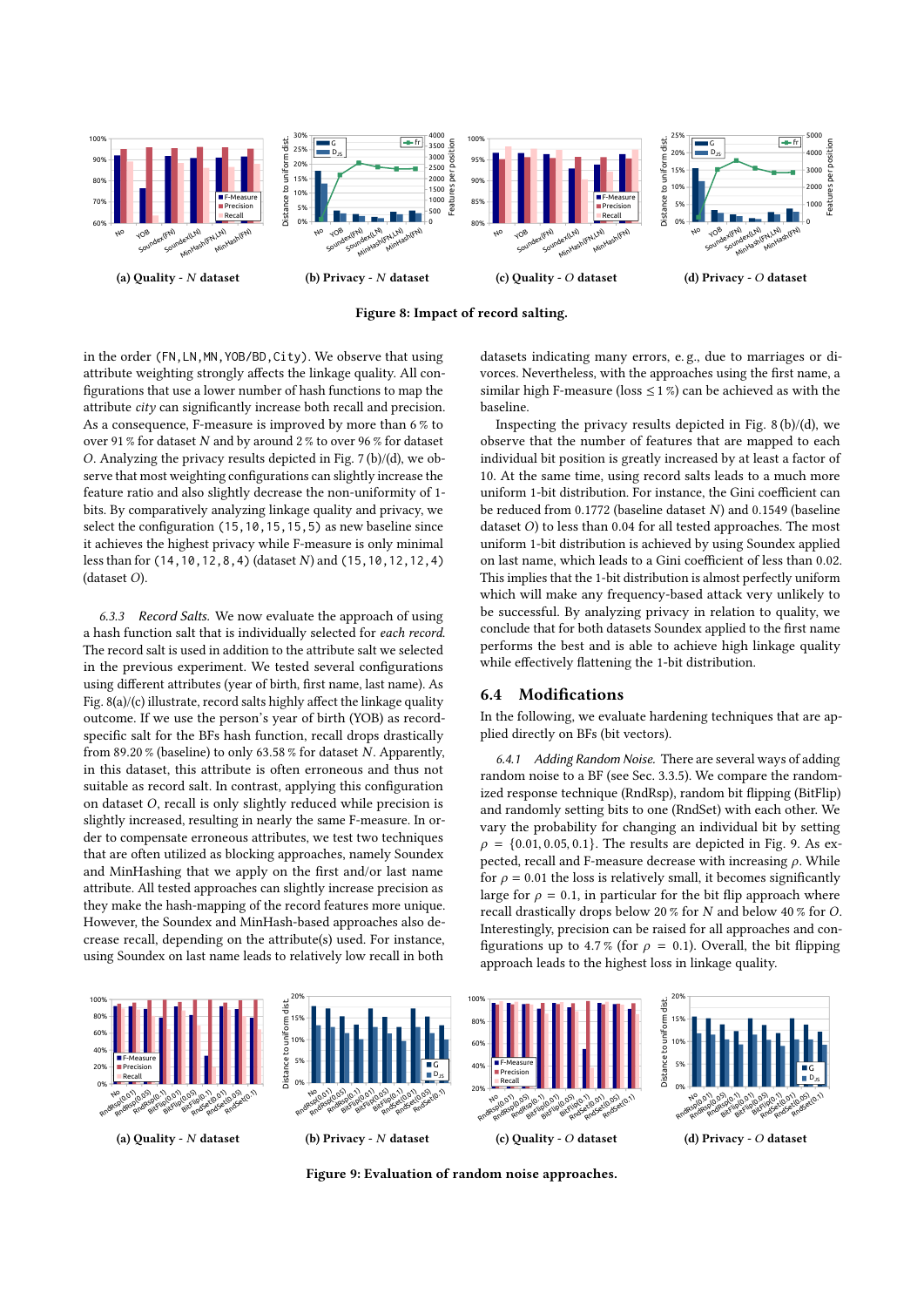<span id="page-10-0"></span>

Figure 10: Evaluation of re-hashing.

By analyzing the privacy results shown in Fig. [9](#page-9-1) (b)/(d), it is evident that all random noise approaches can reduce the frequency information only a little. Only at a high  $\rho$ -value of 0.1 the Gini coefficient can be reduced by up to 4.81 % and the Jensen-Shannon distance up to 3.65 %. Analyzing the trade-off between linkage quality and privacy, we observe that a high value for  $\rho$  leads to an unacceptable loss in linkage quality. For lower  $\rho$ -values both techniques, randomized response and randomly setting bits to one, lead to relatively small losses in linkage quality. However, they are not able to significantly flatten the 1-bit distribution. Nevertheless, hardening techniques based on random noise may impede deterministic attacks by increasing the number of unique bit patterns.

6.4.2 Re-Hashing. To evaluate re-hashing, we tested several configurations regarding window size  $w$ , step size  $s$  and the number of re-hashed values  $r$ . In Fig. [10](#page-10-0) we report the best configurations which are denoted in the order  $(w, s, r)$  setting  $m' = m$ . The results regarding linkage quality show that re-hashing increases precision but in contrast drastically decreases recall. In general, the larger the window size  $w$  the lower the recall that can be achieved. This effect is due to the fact that with larger windows there is a higher probability that a bit in the window is different for two similar BFs. This will result in another integer value (seed) on which the re-hashed 1-bit positions are selected. Even for the configuration with the smallest window size  $w = 5$ , recall decreases by more than 16 % for both datasets. We could not further decrease the window size, as with  $w = 4$  only 16 different bit patterns are possible, so the re-hashed values will be often the same. This observation is confirmed by inspecting the privacy measures illustrated in Fig. [10](#page-10-0) (b)/(d). Surprisingly, several configurations, namely  $(5,3,2)$ ,  $(6,4,2)$  and  $(6,6,3)$ , will increase the non-uniformity of 1-bits. This is because the re-hashed values will be mapped only to a small range and thus increase the frequencies of these bits. In contrast, the configuration (6,4,3) and those with  $w = 8$  can flatten the similarity distribution moderately. At the same time, however, these configurations will lead

to an unacceptable low recall, e.g., for dataset  $N$  to only 61.66 % for  $(6,4,3)$  or even less then 50 % for  $(8,8,4)$ . As illustrated by the two configurations  $(8,8,4)$  and  $(8,4,4)$ , a reduction of the step size can increase recall since configurations with  $s < w$  will lead to overlapping windows and thus a higher chance of finding overlapping bit patterns between two BFs. However, this again increases the unequal distribution of 1-bits. To summarize, we observe that re-hashing will decrease linkage quality while being not effective in increasing the uniformity of 1-bits. Therefore, we can not recommend this method for practical applications.

6.4.3 Balanced Bloom Filter, xor-folding and Rule90. Finally, we evaluate balanced BFs, xor-folding and applying Rule90 in terms of linkage quality and privacy. The results are depicted in Fig. [11.](#page-10-1) The results indicate that balancing reduces precision. While for dataset  $O$  precision decreases moderately by 6.93%, for dataset  $N$  it drops drastically by 45.19 %. In contrast, recall remains stable for dataset  $O$  whereas it is slightly increased for dataset O. We found that changing our basic similarity threshold from 0.6 to 0.7 can significantly improve linkage quality for balancing. This might be due to the fact that balancing doubles the size of the BFs. Thus, we included the starred version of balancing indicating that a different threshold was used. With this configuration, balancing reduces F-measure only slightly for both datasets. For dataset  $N$  this is due to a little less precision and a little higher recall than for the baseline. For dataset  $O$ , however, it is the other way around, i. e., less recall and higher precision. xor-folding also causes a reduction in linkage quality for both datasets. Since xor-folding halves the size of the BFs, LSH-based blocking is affected in such a way that the amount of bits selected for the LSH keys is comparatively large. We therefore reduced the LSH key length from  $\Psi = 16$  to  $\Psi = 10$  and indicate this configuration with a dagger (†). By using this configuration and setting  $t = 0.7$ , for both datasets xor-folding results in a minor loss of F-measure of less than 1 % compared to the baseline. Primarily accountable for the high F-measure is the high precision, which is slightly increased. Furthermore, we observe that

<span id="page-10-1"></span>

Figure 11: Evaluation of balanced Bloom filters, xor-folding and Rule90.